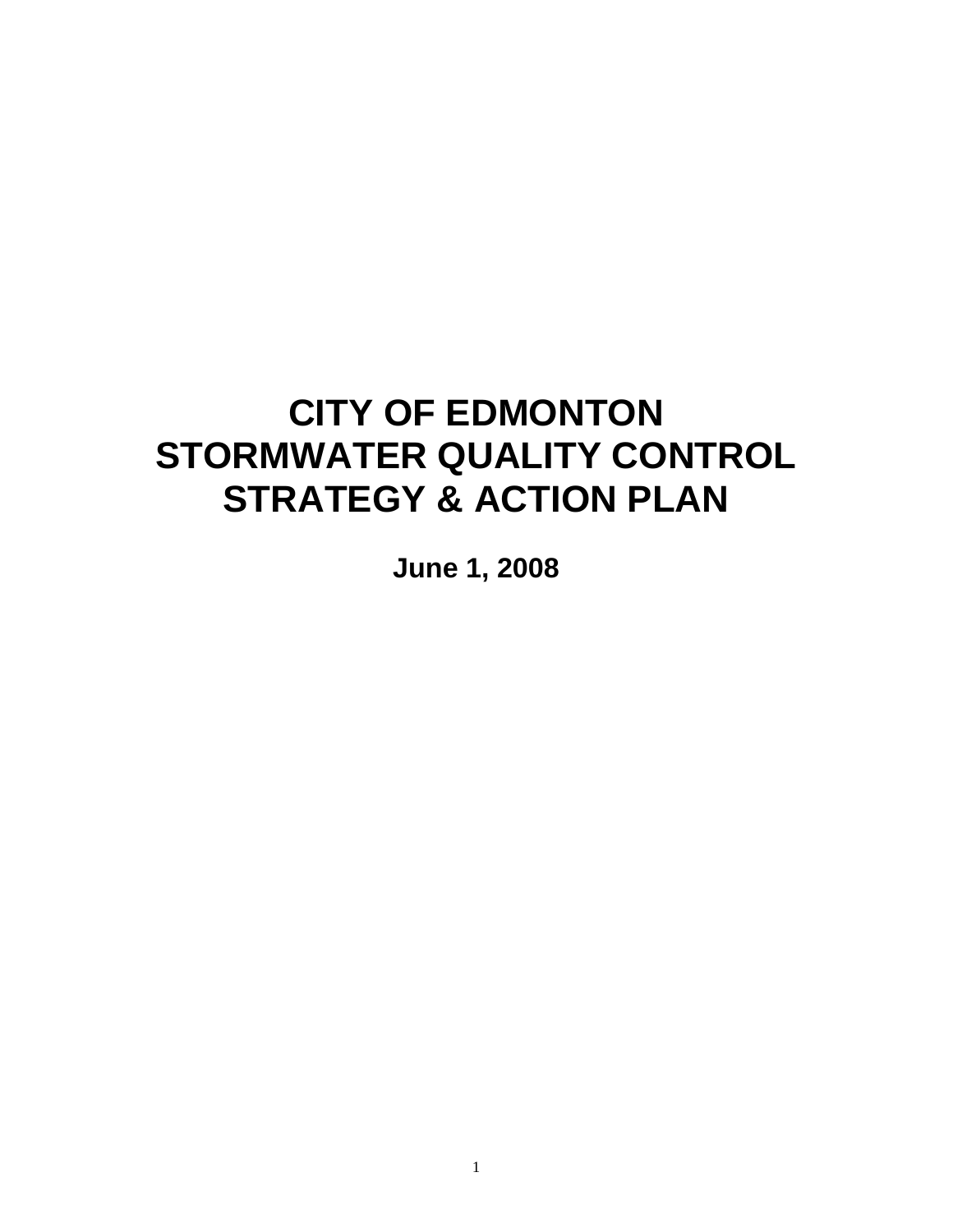### **1.0 Introduction**

The City of Edmonton has developed various initiatives that form the basis of its Stormwater Quality Strategy (SWQS). This document outlines the SWQ Strategy and provides a road map to guide the City's efforts for improving stormwater quality and watershed health. Much of the content in this document originates from the draft SWQ Strategy published January 2006. The draft strategy brought together the thoughts and philosophies on approaches to improving the City's stormwater quality. Further discussion and findings from supporting studies since 2006 has led to the development of this final SWQ Strategy document. It also serves Alberta Environment's requirement in the City's 2005-2015 Approvalto-Operate for submission of a SWQS by June 1, 2008.

### **2.0 Background**

The 13,900  $km^2$  North Saskatchewan River (NSR) watershed upstream of Edmonton conveys a daily average flow through the city of approximately 200  $m^3$ per second. Edmonton's stormwater system collects runoff from about 27,000 hectares. The combined sewer system receives runoff from about 5,000 hectares. Some stormwater from newer areas in the City does receive partial treatment flowing through any of the 70 plus stormwater management facilities (wet ponds and constructed wetlands). Stormwater enters the NSR or tributary creeks from over 210 storm sewer outfalls. The majority of the runoff entering the combined sewers is treated at the Gold Bar Wastewater Treatment Plant but some is directly discharged to the NSR through one of the 19 combined sewer outfalls.

Edmonton's current Approval-to-Operate issued by AENV for 2005 to 2015 is founded on the principle of limiting the total load of pollutants released to the NSR. This Approval requires the City to provide AENV with a Stormwater Quality Strategy final report by June 1, 2008. This document fulfills that requirement. The total loadings approach can be used as a decision-making tool to apply capital and operating budgets to best achieve improvements to watershed protection. Monitoring of sewer outfalls to the NSR commenced in the late 1970's and the program has steadily evolved to become the Environmental Monitoring Program (EMP) that it is today. Outfall and in-stream river monitoring has demonstrated that stormwater quality improvements are needed and will become more essential to protect the watershed as the City continues to grow and expand.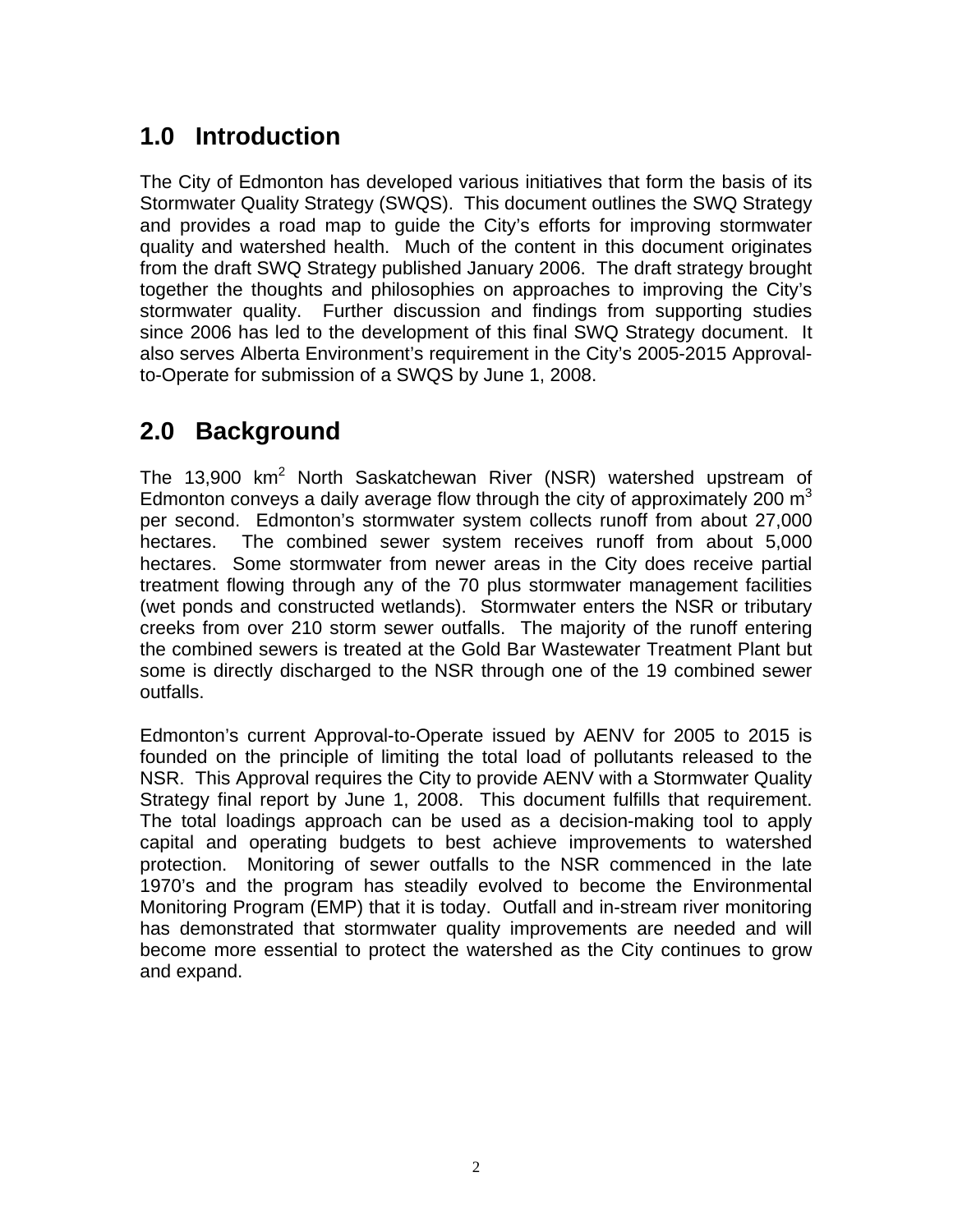## **3.0 Goal**

The goal of the SWQS is to "*better* manage the impact of stormwater discharges on the NSR to protect water quality in the river." This means enacting programs and policies that will limit the release of pollutants from the storm sewer system to the river. The SWQS supports the larger strategic City goal of total loads management from all pipe discharges and non-point sources. "*Total Loadings Concept Understanding*" is a brief document jointly produced by the City and AENV that outlines the principles related to municipal management of total loadings to the NSR.

### **4.0 Strategy Framework**

#### **4.1 Regulatory Context**

The City's Approval-to-Operate requires that a Stormwater Quality Strategy and plan for implementation be developed to limit the release of key pollutants, in particular suspended solids, from the storm sewer system to the NSR. Edmonton's Approval to Operate is based in principle on a total loadings framework. This management model serves to encourage Best Management Practices (BMPs) and Low Impact Development (LID) technology adoption. It is anticipated that the Province's regulatory framework stemming from the Water for Life Strategy will place more focus on urban stormwater issues in the years to come. The emergence of the LEED-ND (Leadership in Energy and Environmental Design – Neighbourhood Design) standards is also expected to influence urban design in the Edmonton area. The Strategy can help foster interdepartmental co-operation to implement LEED-ND design elements in future years.

#### **4.2 Strategy Oversight**

The development and implementation of the SWQS will be managed by Environmental Monitoring, Drainage Services. An annual summary report for information purposes will be produced to highlight progress on action plan items and distributed to stakeholders. This will help to ensure the strategy continues to actively engage civic staff and its executive administration.

### **4.3 Guiding Principles**

The traditional focus of stormwater management has been flood protection and system operation and maintenance. Stormwater management has been evolving for some years and to be considered innovative it must now also address quantity and quality issues, total loadings, runoff volume, and the impacts of runoff on watershed ecology. Some key guiding principles of the City's SWQS:

- flood and erosion protection;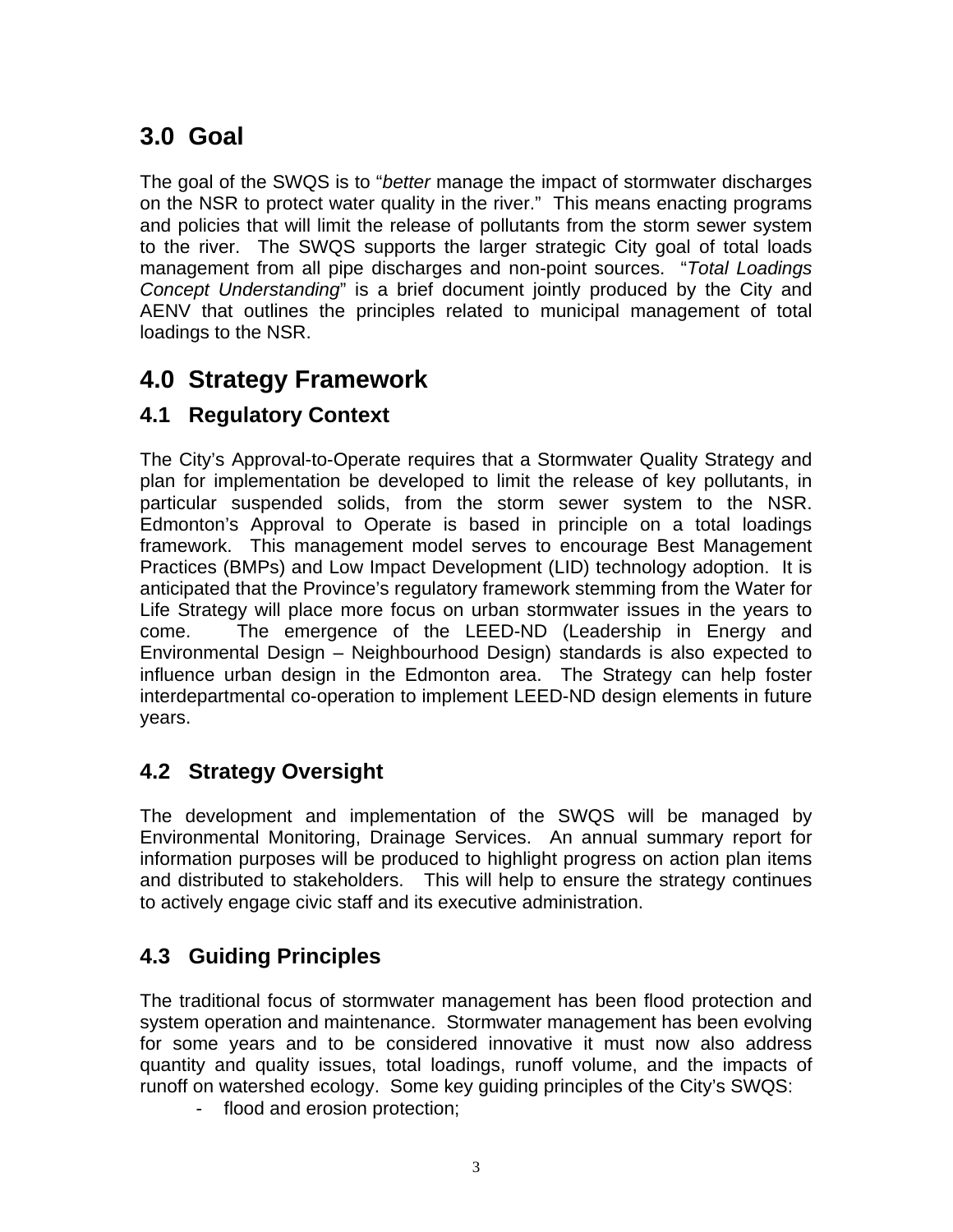- controlling site-specific allowable peak runoff rate;
- working to advance design standards to also control for total runoff volume (not current practice but is considered an emerging approach for stormwater design that encourages LID practices);
- supporting the goals of the total loadings approach in partnership with AENV for the core parameters of nutrients, sediment, and bacteria;
- for existing developed basins, pursue retrofit opportunities where practical and feasible for stormwater quality improvement including end-of-pipe facilities (Kennedale wetland for example);
- pursue pilot demonstration projects for testing new stormwater design technologies;
- on-going watershed monitoring programs; and
- for both new and existing areas, advance and promote innovative stormwater management practices that addresses quality and quantity.

#### **4.4 Related City Initiatives/Programs**

The Strategy will benefit from linking with and/or supporting other City programs that serve to reduce total loadings to the NSR from different sources. The Interconnection Control program is one such program that involves monitoring of IC sites to identify possible system improvements. The long-term CSO Control program is another on-going initiative that will result in improved capture of combined sewer overflows and a reduction in the bacterial load released to the river. The \$146 million flood control program currently underway does not directly address stormwater quality improvements. Site specific opportunities will be considered for quality improvements where practical.

### **5.0 Action Plan Elements**

The Stormwater Quality Strategy Action Plan provides for a multitude of action items for improved stormwater quality and reducing annual loadings of pollutants discharged to the river in future years. For each category, an integral action component are the supporting studies needed to identify, scope, and provide design details for implementation whether its site construction or the delivery of a public education curriculum. Action item categories include:

- "green infrastructure" on city lands;
- innovative stormwater design policies/guidelines;
- technical tools;
- partnering/networking;
- education and outreach.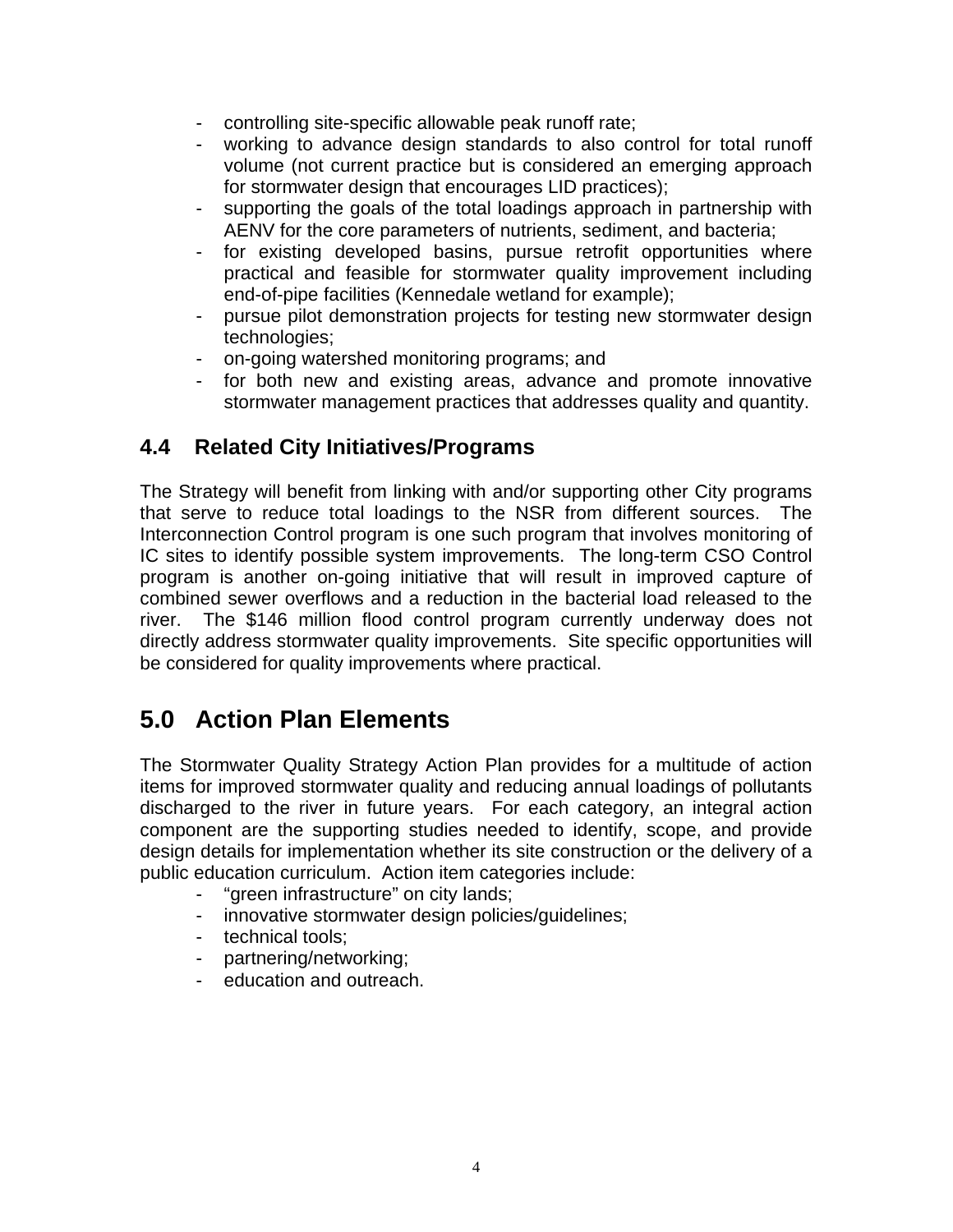### **5.1 Green Infrastructure on City Lands**

Green infrastructure in this context means the retrofitting of end-of-pipe storm sewer outfalls to include treatment facilities and also retrofitting of existing City urban lands to demonstrate more sustainable stormwater management practices.

#### **5.1.1 End-of-Pipe Retrofit Projects**

A program to identify and design end-of-pipe treatment facilities, namely constructed wetlands, is already underway. Basin review studies are underway and at various stages for each of the four major storm basins: Kennedale, Groat Road, Quesnell and 30<sup>th</sup> Avenue. Recent CAMRIF (Canada-Alberta Municipal Rural Infrastructure Fund) funding has accelerated the progress on the Kennedale basin and its end-of-pipe constructed wetland project. This project is at the final design stages at projected cost of \$10 million. This is a major cornerstone project in the overall Stormwater Quality Strategy as this facility will provide treatment of baseflow for Edmonton's largest storm basin. This single facility can provide a measurable reduction in annual loadings. Another significant project already underway is the Pylypow constructed wetland, also in the final design stages with a projected cost of \$10 million. This wetland will provide for both flood control and water quality improvement. Subsequent studies will assess site potential for end-of-pipe facilities in Groat Road basin at Government House Park and 30<sup>th</sup> Avenue basin in the vicinity of Whitemud Creek. Construction of future sites is expected over the next 10 years with capital funding of \$18 million already budgeted. Monitoring programs will be used to assess end-of-pipe facility performance for pollutant load capture.

#### **5.1.2 Retrofit Projects on City-lands**

For retrofit project opportunities on City-owned lands, the City will strive to apply the use of Best Management Practices (BMPs) - technologies that capture pollutants for removal and/or capture and infiltrate stormwater. The City's requirement for oil/grit separators on approaches to bridge crossings of the NSR is an example of a structural BMP approach. This has already been successfully implemented during the refurbishment of Capilano bridge in 2005. Other structural approaches can include bioswales that serve to infiltrate and also treat a portion of the stormwater flow. An example of this innovative stormwater practice is the Altalink-Cumberland bioswale project currently underway. A monitoring program will be used to assess bioswale performance and demonstrate the potential of these infiltration/treatment systems. Future studies planned for 2008/2009 will provide further recommended applications for City sites. The retrofit program also includes the use of low-flow diversions such as those proposed for the Quesnell basin. This allows stormwater to be diverted and conveyed to the Gold Bar WWTP for treatment rather than directly to the NSR. This option for Quesnell basin is under review as of early 2008.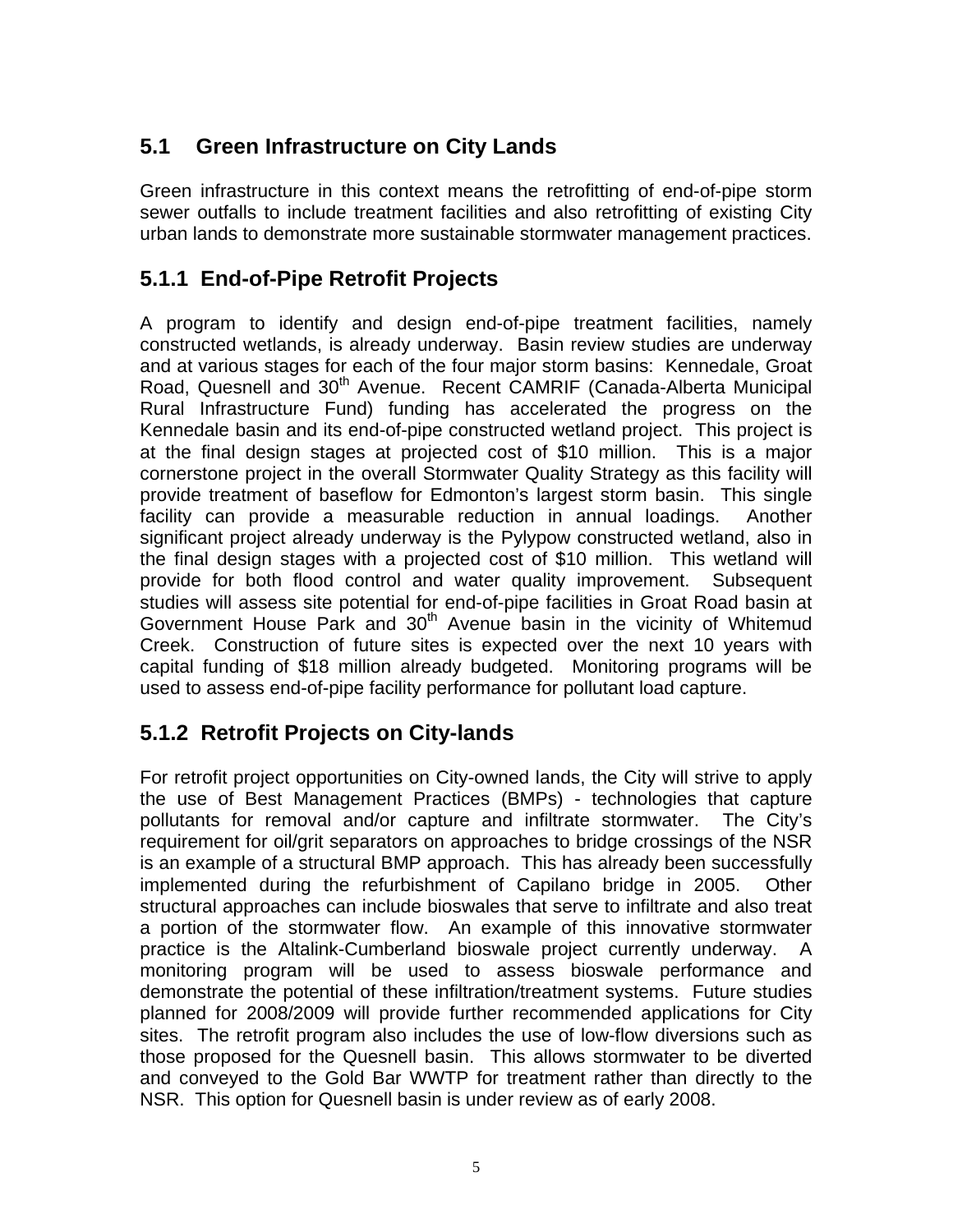### **5.2 Innovative Stormwater Design Policies/Guidelines**

For some years the City has made major strides in promoting BMPs and building green infrastructure. To date, over 12 constructed wetlands that provide a high level of treatment performance for stormwater have been constructed. Drainage Services design guidelines already require that constructed wetlands are to be used to treat flows from new subdivisions prior to release to a receiving watercourse. The City will work to revise its current design criteria and/or provide a process to more easily implement innovative stormwater management policies and guidelines. Innovation in this context means implementing policies that promote water resource smart growth: preservation of natural areas and mitigation of impacts on natural wetlands; riparian protection; and low impact development design principles. This extends beyond just including BMPs and bioswales in new developments. The LID principle means addressing site hydrology to help in the management of total loadings. A key land development project to date is the agreement in concept to develop Big Lake Neighbourhood One as an LID site. This project could serve as an example of urban land development that better mimics pre-development hydrology. An LID study is planned for 2008/2009 to identify policy and City department procedural processes to help encourage more use of LID principles in new land development. Other examples demonstrating the City's commitment to LID include: the Griesbach project by Canada Lands Corporation looking to use innovative roadway materials; The Quarters project for east downtown; and the North-East Area Structure Plan that incorporates the concept of ECO industry. Establishing a mix of innovative policies and guidelines in the coming years will lead to more sustainable land development practices.

#### **5.3 Technical Tools**

A suite of technical knowledge and tools have been and continue to be developed to foster adoption of more sustainable stormwater practices. Firstly, this includes the City's Environmental Monitoring Program (EMP) which involves the sampling and analysis of lakes, creeks, outfalls, and the river in-stream to assess loadings and related impacts. The Strategy has been shaped by a series of consultant studies to date, namely: the NSR Impact Study - Development of Total Loading Management Objectives for the City of Edmonton (2005); Major Storm Outfall Mitigation and BMP Implementation Study (2006); and Stormwater Quality Enhancement Study (2008). Subsequent studies planned for include: the Stormwater Contaminant Outfall Prioritorization Study; Sediment Capture Study; LID study; Government House Park End-of-Pipe Constructed Wetland Design Study; and Concept Review Study for 30<sup>th</sup> Avenue. Monitoring activities at various demonstration sites for LID or BMP technologies also serve as technical tools. It should be noted that the City in 2005 funded the development of a state-of-the-art river modeling simulation tool for assessing impacts on the NSR from its pollutant loading discharges. Starting in 2007 and continuing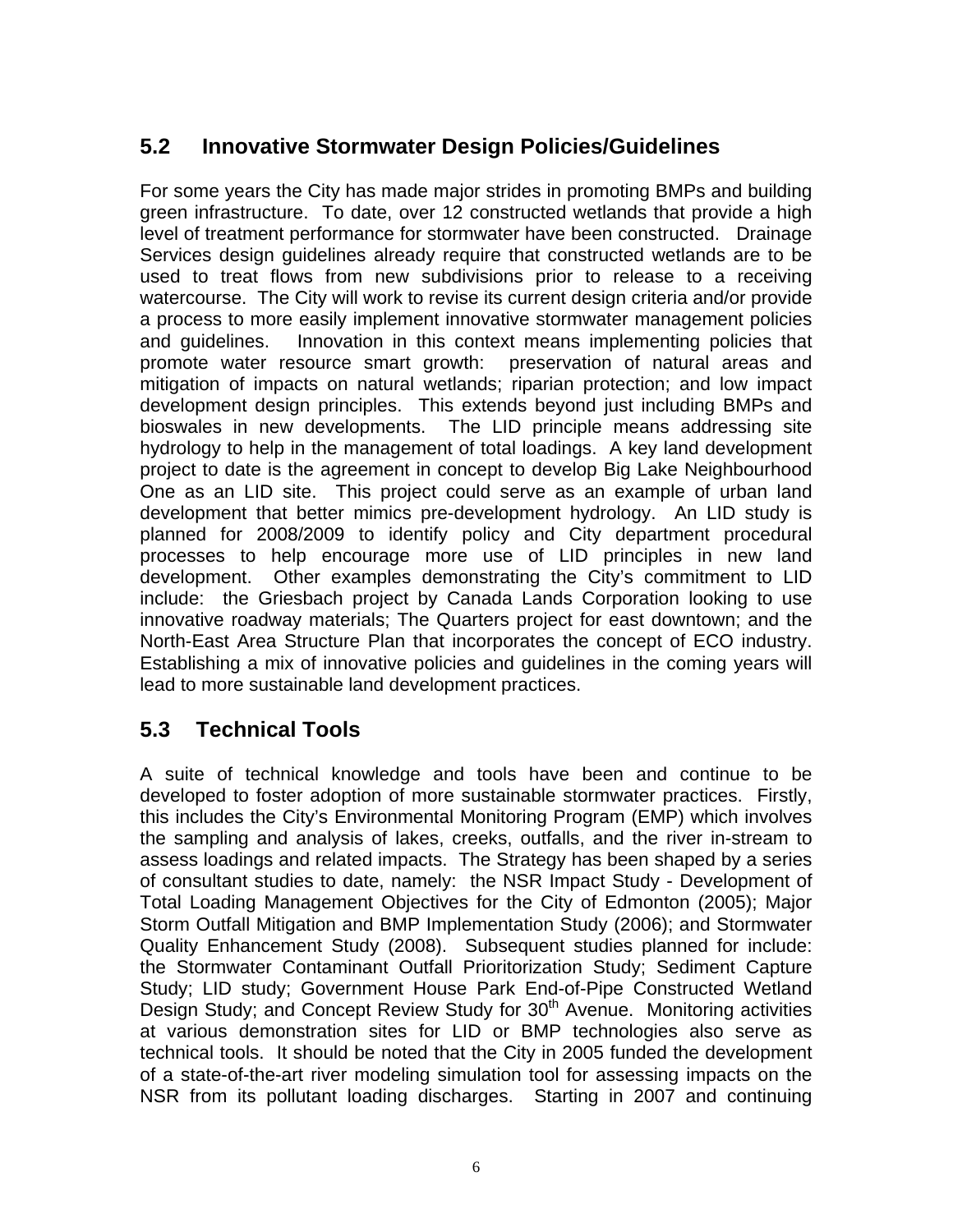through 2008, the City is monitoring the biodiversity of select constructed wetlands. This serves as a benchmark study towards improving constructed wetland facility design guidelines.

### **5.4 Partnering/Networking**

To foster the implementation of new approaches for managing stormwater, the City is making efforts to partner and involve other key stakeholders whenever possible. Within the City, there are synergies to be gained from continued participation of Drainage staff on the City Operations Water Management Committee. This group is helping city operations to conserve water and examine re-use opportunities for grey water, storm water, and membrane filtered wastewater. The City will continue to support the efforts and be a key founding member of the non-profit Alberta Low Impact Development Partnership (ALIDP). The ALIDP organized an LID conference in Edmonton in 2007 and is developing web-based design tools for stormwater source control to be made available in 2009. Watershed monitoring programs are developed annually in a collaborative process with AENV, EPCOR Water, and the Alberta Capital Region Wastewater Commission. Continued support and involvement with the North Saskatchewan Watershed Alliance (NSWA) is also a critical component in the overall strategy of promoting better watershed management.

### **5.5 Education and Outreach**

These programs are intended to influence the behaviour of different stakeholders. To influence land developers and contractors, the City has developed its Erosion & Sediment Control Guidelines and Field Handbook. This educational process has greatly improved awareness for the site control of sediment during the construction phase of land development. Similarly, the City has developed its Treat it Right! outreach program for grade 5 students. This program is being piloted in 2008 through Inside Education and will include class time instruction on the role of stormwater in watershed protection and also student field trips

### **6.0 Opportunities & Barriers to Success**

To date, a total of \$18 million dollars has been approved to fund the end-of-pipe retrofit projects and low-flow diversion projects. With secured funding, these site specific projects are likely to proceed on schedule. The Strategy can be further expanded as needed. This would however require additional monies to fund an expanded scope of work.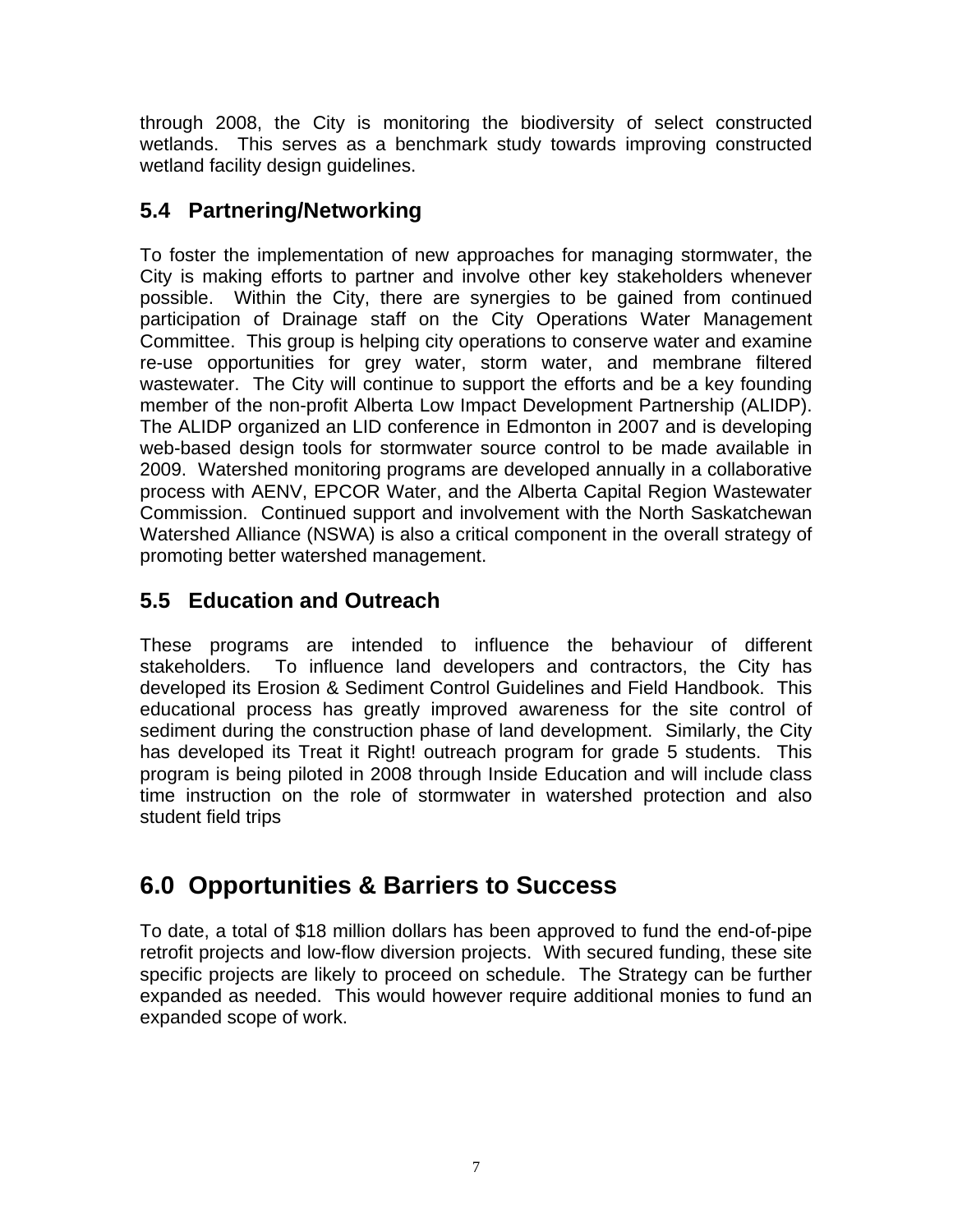### **7.0 Strategy Metrics**

#### **7.1 Monitoring & Performance Measures**

Watershed monitoring is a key measure to assess annual system performance in terms of pollutant loading rates to the NSR. Year round monitoring of storm sewer outfalls for volumes and concentrations of pollutants provides a measure of total loading mass. Another management tool is the City's Quasi Real-Time river sampling program. This utilizes the raw water intake structures at the E.L. Smith WTP and Dow Chemical facility in Ft. Saskatchewan for sampling collection and will provide a detailed baseline assessment during spring and summer wet weather events. This data can provide a measure of downstream water quality impacts that is more applicable for urban watershed management than the province's Water Quality Index (WQI).

### **7.2 Strategy Review & Reporting**

A summary report listing major accomplishments will be provided by June 1 on an annual basis to AENV. This annual summary will provide an update on development and implementation of SWQ Strategy-related projects and programs in the calendar year.

### **8.0 SWQS Action Plan Elements**

This section outlines some of the detailed SWQ Strategy Action Plan components, including: current infrastructure and on-going projects, new initiatives, studies underway or planned, and monitoring activities.

### **8.1 Current Infrastructure Projects**

The City of Edmonton has a number of infrastructure projects at various stages of completion that are either key SWQS projects and/or support the goal of better controlling pollutant loads discharged to the river. The Kennedale constructed wetland is a core feature of the SWQS action plan – it being Edmonton's only stormwater management facility constructed exclusively for treatment of stormwater for pollutants (and not for flood control). The Pylypow wetland will provide for both quantity and quality level of service improvements. Both Kennedale and Pylypow projects are partly funded under the Canada Alberta Municipal Rural Infrastructure (CAMRIF) Program. Morris pond will also provide indirect stormwater system benefits. These facilities add to the existing inventory of eleven (11) constructed wetlands currently providing treatment to urban runoff in Edmonton. The Double Barrel Replacement program also supports the goal of the SWQ Strategy by reducing the amount of bacteria that currently is released to the river via a major storm sewer trunk line.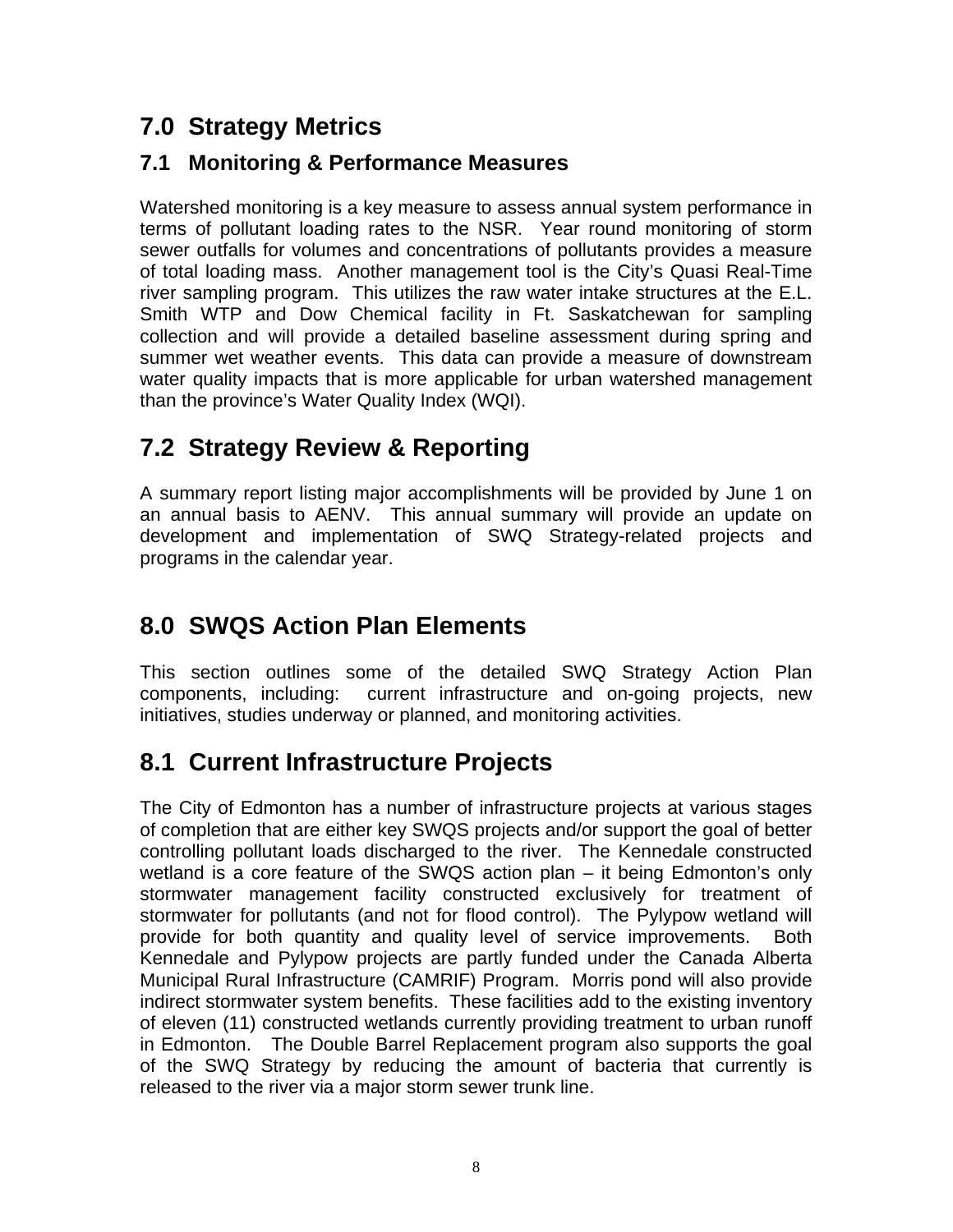#### 8.1.1 Kennedale Wetland

The Kennedale constructed wetland is a storm basin-level project that will improve the quality of stormwater being discharged into the North Saskatchewan River. This project will convert an existing water body, a remnant of former gravel extraction operations in Hermitage Park, into a stormwater management facility. Stormwater will be diverted from the Kennedale storm trunk into the wetland that will treat stormwater through the combination of shallow storage, complex microtopography, soils, microbial flora and plant material.

#### 8.1.2 Pylypow Wetland

The Pylypow regional constructed Wetland involves construction of an off-stream naturalized stormwater management facility adjacent to Fulton Creek in southeast Edmonton. The facility has two functions: stormwater storage (mitigate the existing flood risk in the Fulton/Mill Creek basin); and stormwater quality improvement. A separate forebay is included in the design. Total surface area is 9.8 ha and the facility will provide 150,000  $m^3$  of storage volume. Baseflow in Fulton Creek will be conveyed through the sediment forebay. This constructed wetland will improve water quality, provide wetland habitat and protect the Fulton Creek Natural Area.

#### 8.1.3 Morris Pond

The City of Edmonton has acquired this large 10 ha wetland located in southeast in Edmonton near Goldbar Creek. It lies within the existing Goldbar Creek floodplain and presently provides flood attenuation for the creek. The wetland has formed as a result of historical urban activity and thus Alberta Sustainable Resource Development has elected to not claim this wetland as a Crown waterbody. Goldbar Creek between the tablelands and the North Saskatchewan River is sensitive to water erosion. Further upstream developed areas along the Creek are subject to flooding. This wetland facility will provide flood control, water erosion control, and water quality benefits for the Goldbar Creek watershed.

#### 8.1.4 Double Barrel Replacement Program

Drainage Services is presently designing the Mill Woods Double Barrel Replacement Project, and it will begin construction in 2009 with completion in 2012. The project will construct approximately 3.4 kilometres of large diameter storm water pipe and convert approximately 3 kilometres of double barrel trunk sewer pipe into sanitary conveyance, at a cost of about 32 million dollars. This work will prevent the recurring leakage of sanitary sewage into the storm sewer from these pipes.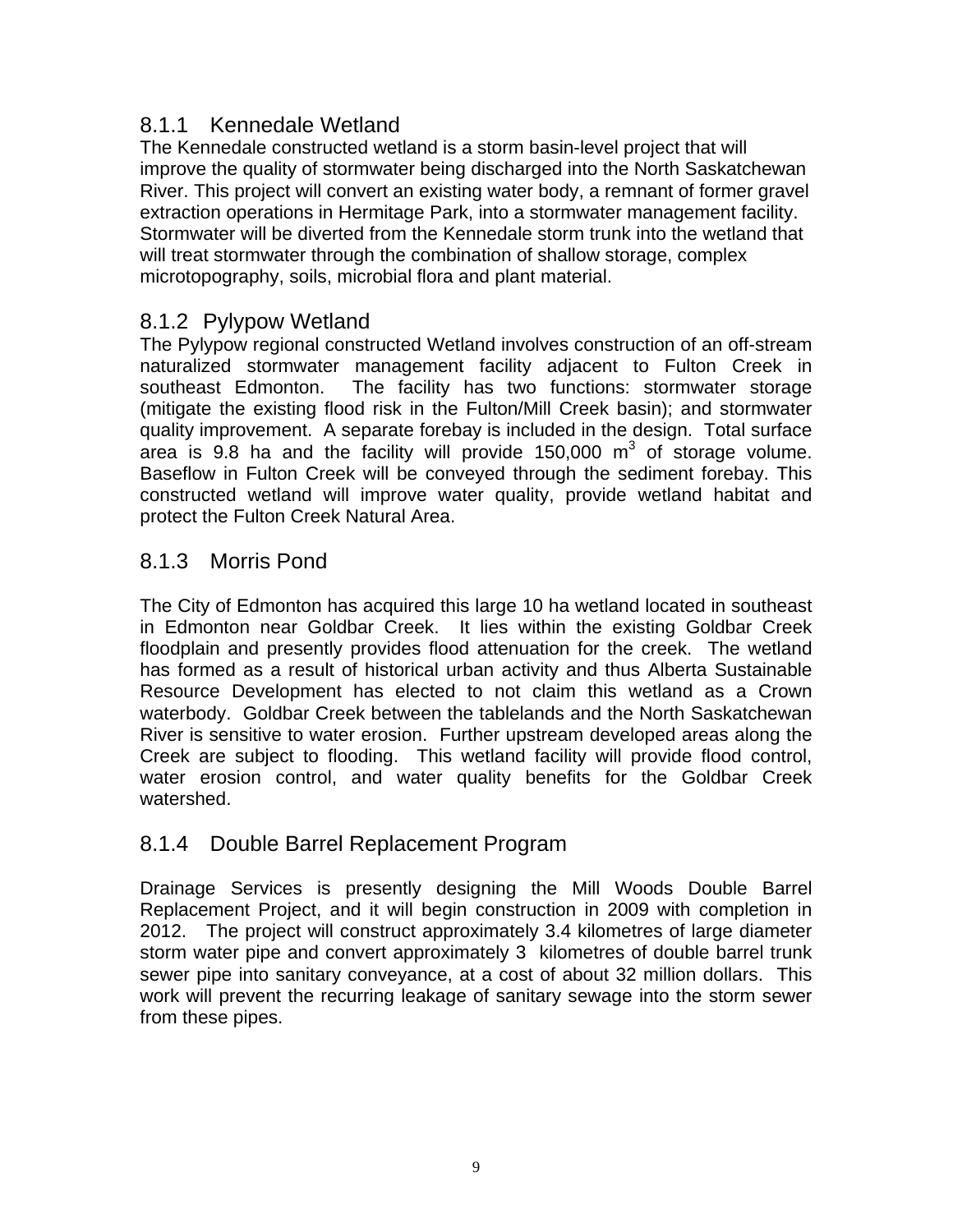### **8.2 SWQ-related Programs**

#### 8.2.1 Interconnection Control (IC) Program

The IC program is an on-going program to monitor for dry weather overflows of sanitary sewage into the storm sewer system. Once sites are identified and tracked, the site is reviewed and if possible the interconnection is sealed-off to prevent further discharges of bacteria to the receiving watercourse via storm sewers.

#### 8.2.2 Long-term Combined Sewer Overflow (CSO) Control Program

The CSO program is a long-term initiative begun over ten years ago to improve the capture and treatment of combined sewer overflows that are otherwise discharged to the river. In lieu of complete sewer separation, the CSO control program involves major infrastructure improvements such as the construction of an Enhanced Primary Treatment (EPT) facility at the Gold Bar WWTP and tunnel conveyance to the wastewater plant. The benefits to the SWQS are indirect but serve the larger purpose of watershed protection.

#### 8.2.3 Total Loadings Framework

Reporting a Total Loadings Strategy is a new requirement of the City's Approval to Operate. The SWQS evolved out of discussions with the province on the need to manage the City's total loadings. This program indirectly supports the SWQS as it brings a focus on the role of stormwater loadings to the river in comparison to IC releases, CSO discharges, and releases from the GBWWTP from plant and secondary bypasses, EPT-treated and UV-disinfected final effluents. This framework will be further developed to meet the June 2009 submission deadline to AENV.

#### 8.2.4 Flood Control Program

Severe rainstorms in July 2004 caused flooding on streets, roadways and in more than 4,000 homes throughout Edmonton. This event prompted Drainage Services to make flood prevention a top priority. Drainage Services' flood prevention action plan includes a financial package of \$146 million to pay for system upgrades which will take several years. A public education program informs homeowners on how to make lot level drainage improvements, and includes the following: Home Flood Prevention Check-up; Public Information Campaign; and Neighbourhood Education Initiative. System improvements may also provide some measure of stormwater quality improvement and load capture on a site-specific basis.

#### 8.2.5 Erosion & Sediment Control (ES&C) related Programs Drainage Services has published ES&C Guidelines and a Field Manual that lot grading staff refer to for improving local land development practices from a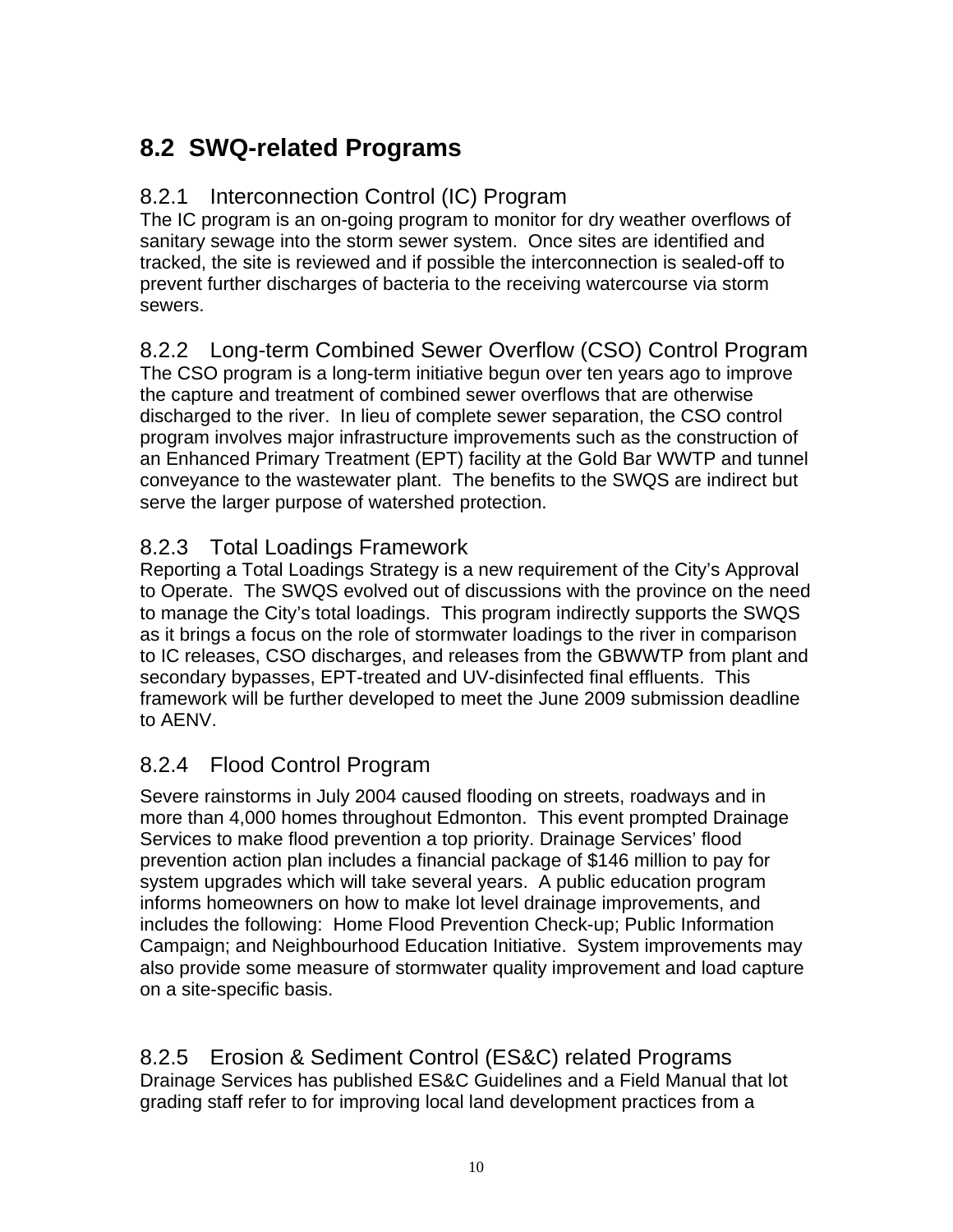watershed perspective. As well, the Branch has an annual Overland Flow program to address localized flooding and related erosion problems caused by overland flow issues. Creek erosion studies for Whitemud and Blackmud creeks have also been undertaken to establish allowable peak runoff rates from developed basins.

### **8.3 Future Infrastructure Projects and SWQS Studies**

SWQS studies have helped to shape the development of the SWQS Action Plan. Current infrastructure projects were first conceptualized in the *Major Storm Outfall Mitigation and BMP Study* completed in 2006. Building on the findings of this study is the *Stormwater Quality Enhancement Study (STOQES)* to be completed by June 2008. This current study explores the cost-benefit and conceptual engineering feasibility of constructing low-flow diversions in the Quesnell and 30<sup>th</sup> Avenue basins. Low-flow diversions serve to capture baseflow in storm pipes and provide conveyance to GBWWTP for treatment. More significantly, this study is exploring conceptual options for treating Groat Road basin stormwater flow end-of-pipe at Government House Park. Building on the findings of this study, an engineering conceptual design study for an end-of-pipe treatment facility in Government House Park is expected to commence in late 2008.

The *Stormwater Contaminant Outfall Priotorization Study* that commenced April 2008 will provide an assessment of the proportional volumes and loadings from the various larger-sized storm outfalls. The *Sediment Capture Study* that commenced May 2008 will help to optimize efforts to reduce sediment loadings to the storm drainage system and receiving watercourse. Upcoming studies include a concept review for an *End-of-Pipe Facility on Whitemud Creek for 30th Avenue Basin* expected to start late 2008. A Low Impact Development (LID) Study is expected to commence late 2008 which will explore technical issues and barriers to LID implementation in the City of Edmonton.

### **8.4 Monitoring Programs**

Watershed monitoring is an essential component of the SWQ Strategy and Action Plan for tracking system performance. Monitoring efforts include:

- Annual EMP and NSR river sampling;
- Quasi real-time river water intake sampling;
- Biological diversity assessment of six constructed wetlands;
- Future site monitoring of the Kennedale constructed wetland;
- Site monitoring of Altalink-Cumberland bioswale;
- Monitoring of Clover Bar Creek and Mill Creek Roper Pond for site risk management;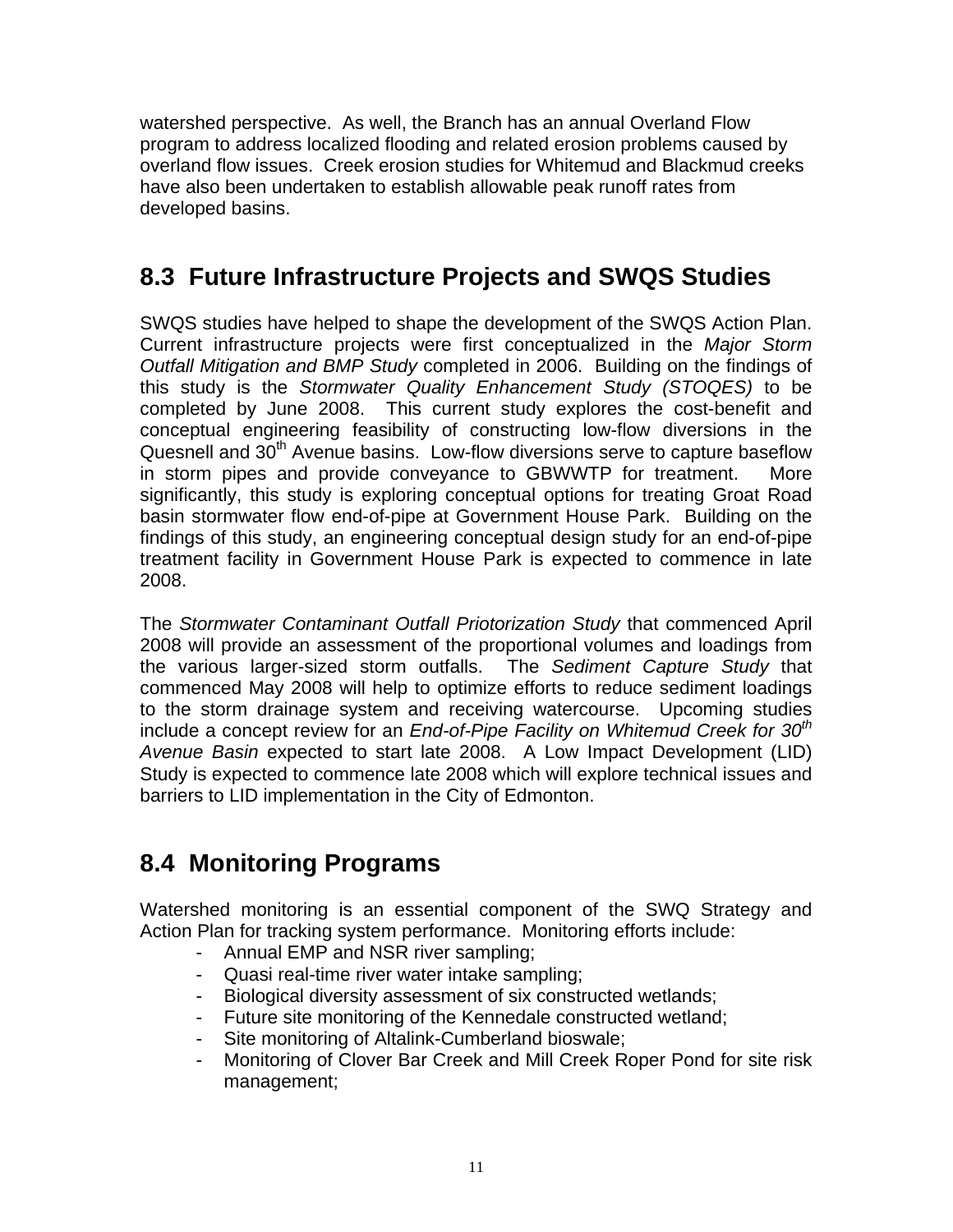- Monitoring for stormwater retention on any porous pavement surfaces installed on demonstration sites in the Griesbach development or Cityowned parking lots; and
- Annual system-wide total loadings assessment and reporting.

### **8.5 Partnering/Networking Initiatives**

Partnering and collaborating with other City departments and external agencies is also important for effecting improvements to the watershed. To this end, Drainage Services is engaged in the following initiatives:

- Support of the North Saskatchewan Watershed Alliance through inkind support and having Drainage Branch staff participate on NSWA committees;
- Continued support and implementation of the ES&C Guidelines;
- Membership in the Alberta Low Impact Development Partnership (ALIDP); and
- Treat It Right! Outreach Program for Grade 5 students, coordinated with Inside Education – piloting school visits to constructed wetlands in June 2008.

### **9.0 Conclusions**

Improvements to stormwater quality have already been made and will continue into the future. The SWQ Strategy will help to shape these on-going improvements and provide a framework to encourage new policies and technologies such as LID. On-going monitoring and reporting will document performance. The Appendix provides a concise listing of project SWQ-related budget projections. For 2008-2027, the current budget projection is \$109 million with the projects as listed. Not including Double Barrel replacement and the Overland Drainage project, the budget for 2008-2027 is \$50 million.